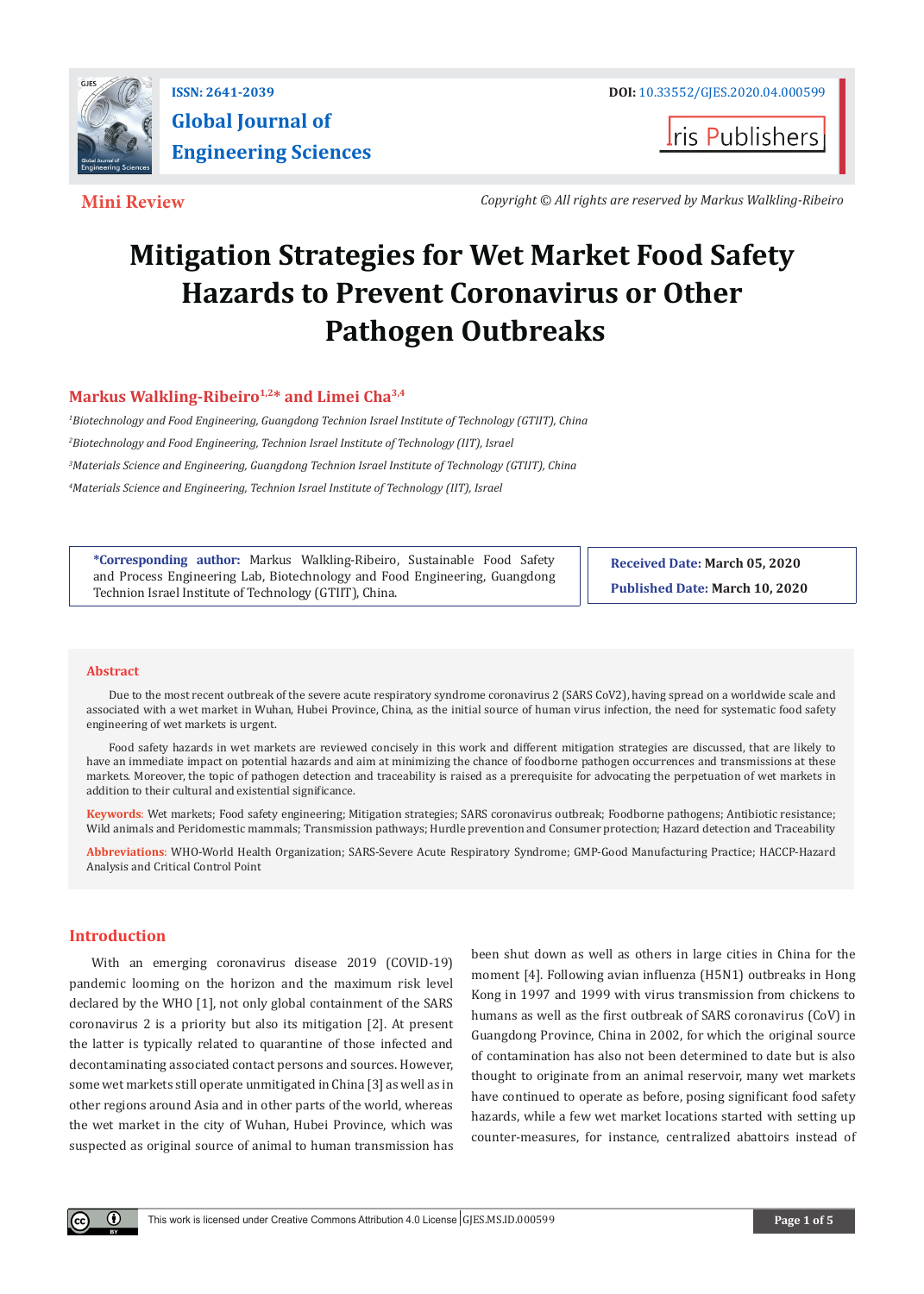on-site animal slaughter and the ban of wild animals sale [5,6]. Although wet markets are an integral part of culture, a traditional source for affordable and locally produced food, a place to meet and socialize, and many people depend on them to secure their livelihood in many countries around the world [7-12], with the death toll rising from the current coronavirus and the challenge to prevent pathogen outbreaks in mind many scientists in China and elsewhere have recently voiced their opinion to abolish (wildlife) wet markets [13,14]. However, due to the high transmissibility

and rapid propagation of coronavirus [15] and other pathogens [11,16,17] and the likely migration across borders [18], a ban of wet markets would require all countries, where these markets can be found, to take this action in order to become an effective solution, which seems to be unlikely. By contrast, existing food safety hazards of wet markets and different strategies for pathogen mitigation are reviewed and examples for their implementation provided, thereby, effectively addressing the urgent imperative to engineer sufficient food safety solutions for wet markets (Table 1).

| Table 1: Overview of mitigation strategies to minimize food safety hazards of wet markets. |  |  |  |  |  |  |
|--------------------------------------------------------------------------------------------|--|--|--|--|--|--|
|--------------------------------------------------------------------------------------------|--|--|--|--|--|--|

| <b>Food Safety Hazard</b>                                                                                                  | <b>Mitigation Strategy</b>                                                                                                                                           | <b>Implementation Examples</b>                                                                                                                                                                                                                          |  |  |
|----------------------------------------------------------------------------------------------------------------------------|----------------------------------------------------------------------------------------------------------------------------------------------------------------------|---------------------------------------------------------------------------------------------------------------------------------------------------------------------------------------------------------------------------------------------------------|--|--|
| Insufficient knowledge of or commitment<br>to food safety practices by farmers and<br>salespeople                          | Training in principles of good manu-<br>facturing practice, hazard analysis and<br>critical control points at farming and<br>wet market sites                        | Wet market sales license only after food safety practice "train-<br>ing", "market" signs as reminders of "practices" and "regular",<br>fine enforced inspection of practices for food production and<br>sales personnel                                 |  |  |
| Wild animal and peridomestic mammal<br>products                                                                            | Strict farm separation of wild animals<br>and peridomestic mammals from<br>conventional meat and seafood and<br>ban of products from these sources on<br>wet markets | Grouped, fenced off and ideally covered farm areas by livestock<br>type with virus migration protection zones; separated produc-<br>tion facilities; frequent, unannounced controls of wet markets<br>products and a high fine for disregard of the ban |  |  |
| Antibiotic-resistant pathogens                                                                                             | Antibiotic-free farming and alter-<br>native production and wet market<br>sanitation                                                                                 | Use of non-antibiotic hurdle technologies                                                                                                                                                                                                               |  |  |
| Cross-contamination due to unsafe wet<br>market installations                                                              | Hygienic wet market installation<br>design                                                                                                                           | Compartmentalization of sales area; clean display cases;<br>well-engineered drainage systems; sitting toilets instead of<br>squatting pan toilets; use of easy-to-sanitize materials                                                                    |  |  |
| Danger of sharing contaminated wet market<br>food with family and friends, thereby, accel-<br>erating pathogen propagation | Preparation instructions for handling<br>and cooking the wet market food pur-<br>chased and providing additional sets<br>of utensils for shared dishes               | Adequate food packaging; shelf life/use by dates; rinsing and<br>other pre-cooking treatment; cooking instructions to ensure<br>the products are not undercooked; proper disposal of waste                                                              |  |  |
| Lack of an early detection and documenta-<br>tion system to contain and trace outbreaks                                    | Preventive screening for emergence of<br>pathogens in wet markets                                                                                                    | Food safety control by taking product samples in defined inter-<br>vals to detect weak spots earlier and provide traceability                                                                                                                           |  |  |

# **Food Safety Education**

Farmers cultivating the food, in particular of animal origin, for wet markets and salespeople offering these products for market sale usually lack an adequate food safety education [19,20]. In addition, possible negligence during food production and handling by those with food safety knowledge is not remedied sufficiently by inspection personnel [12,13]. Periodic training in and controls of food safety practices are essential and considered an effective mitigation strategy [19] and these could be made conditional for obtaining a wet market delivery or selling license. As part of an effective implementation fines for grave food safety breaches need to be issued and also setup of reminder signs for wet market workers and customers, especially at identified critical control points, is recommended. Adhering strictly to established food

safety systems (e.g. GMP, HACCP), that involve procedures such as mandatory hand washing [21], suitable food handling outfit and processing equipment (e.g. gloves, hairnets, cutting boards) [19], thorough food rinsing and separation[5], food and storage surfaces decontamination[11], and refrigeration[5], has proven to successfully prevent contamination with pathogens in the food industry and is therefore suggested to be applied to wet markets as well.

# **Pathogen Contamination and Resistances**

Similar to the SARS CoV outbreak in 2002 the source of the SARS CoV2 is thought to be a wild animal virus, possibly originating in bats due to resemblance to the bat virus HKU9-1 [22], that has been passed on to civet cats, pangolins, or similar peridomestic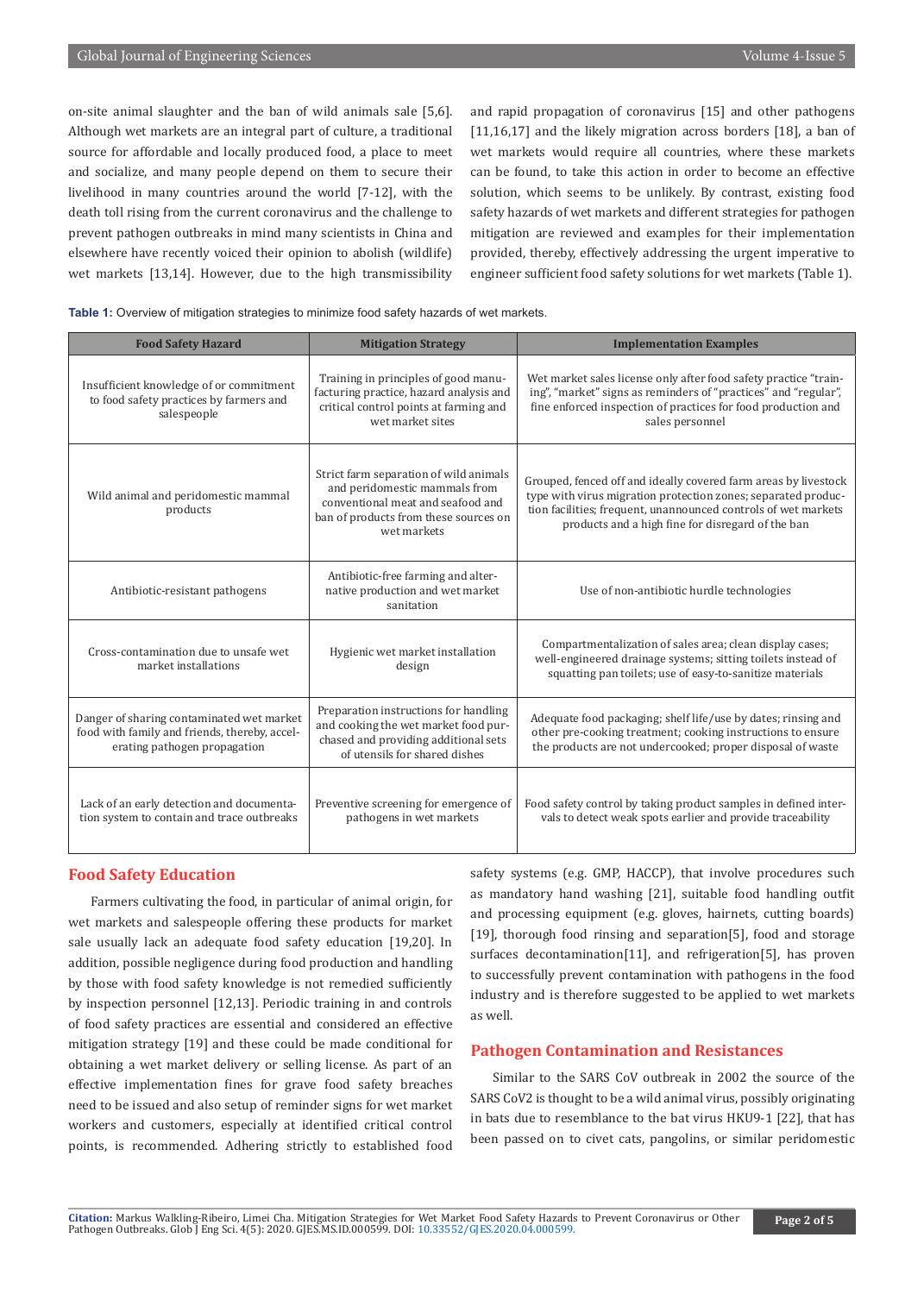mammals sold on wet markets [10,16]. Separation of these animals from those typically sold for human consumption on wet markets (e.g. poultry, cattle, pigs, seafood) will lower the risk of infection significantly. This can be achieved by grouping animals at safe distances from each other by means of fences, clearance zones, and covered livestock enclosures and also the separation for production facilities (e.g. breeding, feeding, and slaughtering grounds) is associated with a lower risk of contamination [5]. In addition, prohibition of sale for any wild animal and peridomestic mammal products at these markets, necessitating frequent, unannounced controls and high fine for violations, is suggested to further mitigate the possibility of contamination and transmission from animals to humans associated with wet markets.

Another potential hazard for wet market environments is antibiotic-resistant pathogens [17,19], considering the generous use and prevalence of antibiotics in wet markets products [11], thus, suggesting the exclusion of antibiotics-based antimicrobials in farming and consideration of alternative production and wet market sanitation methods using hurdle technologies [23-25]. The latter should be non-antibiotic (e.g. by combining preservatives, nisin, bacteriophages, and ultraviolet light) to avoid the development of microbial resistances, that will otherwise make the medical treatment of those infected with antibiotic-resistant pathogens very challenging.

Moreover, the oftentimes insufficient conditions and layout of wet market facilities, that represent a pathogen cross-contamination hazard, require a more sanitation-oriented wet market installations design. Typical market areas, that require modifications or reengineering to fulfill food safety standards and efficiently mitigate cross-contamination, fall into the aforementioned critical control points category, like public restrooms dominated by potentially less hygienic squatting toilets (Figure 1) [26,27], and slaughterhouses [5]. Sitting toilets and centralized abattoirs are respective implementation examples for enhanced hygienic design and better mitigation, as well as partitioned sales areas [5], closed storage cabinets for product display [28], sophisticated drainage systems [5], and the use of easy-to-sanitize materials [19] such as stainless steel or ceramics for market installations.



Figure 1: An example of a squatting toilet (left photo), with a higher contamination risk than a sitting toilet requiring a balanced posture and due to closer proximity to the floor, stool and infectious aerosols, and less contained cleaning space with potential cracks, and a toilet distribution ratio in a Chinese public restroom (right photo), 11 squatting vs. 2 sitting toilets.

Furthermore, shared meals among families and friends are, for instance, habitual in Asia and, if prepared from contaminated wet market food, could accelerate the distribution of pathogens. Consequently, a counter-measure has been announced in Guangzhou, China recently, stressing the importance of not using the personal set of chopsticks, accompanying a specific person's bowl or plate, for shared dishes, but adding a dedicated set of chopsticks for each shared dish to separately distribute these different foods to personal bowls or plates, lowering the risk of cross-contamination [29]. Hygiene-tailored food preparation guidance for consumers can also assist in mitigation of pathogen contamination during shared meals, implemented by appropriate food packaging and expiry dates, careful rinsing, and ensuring that the market products are not underprocessed and the waste is disposed safely.

#### **Early Detection and Traceability**

Significant neglects for the previous (2002) and current (2019) coronavirus outbreaks have been, that in either case the infection source could not be identified reliably, because an early detection and documentation system, enabling improved infection containment and traceability in case of a pathogen outbreak, has not been established for wet markets. However, wet markets can oftentimes function as early warning systems for the emergence of a pathogen outbreak [6]. Introducing a mitigation strategy that screens for and monitors emerging pathogens in wet markets is critical and can be put into action by product sampling and subsequent analysis on a regular basis to counteract any hazards as soon as possible.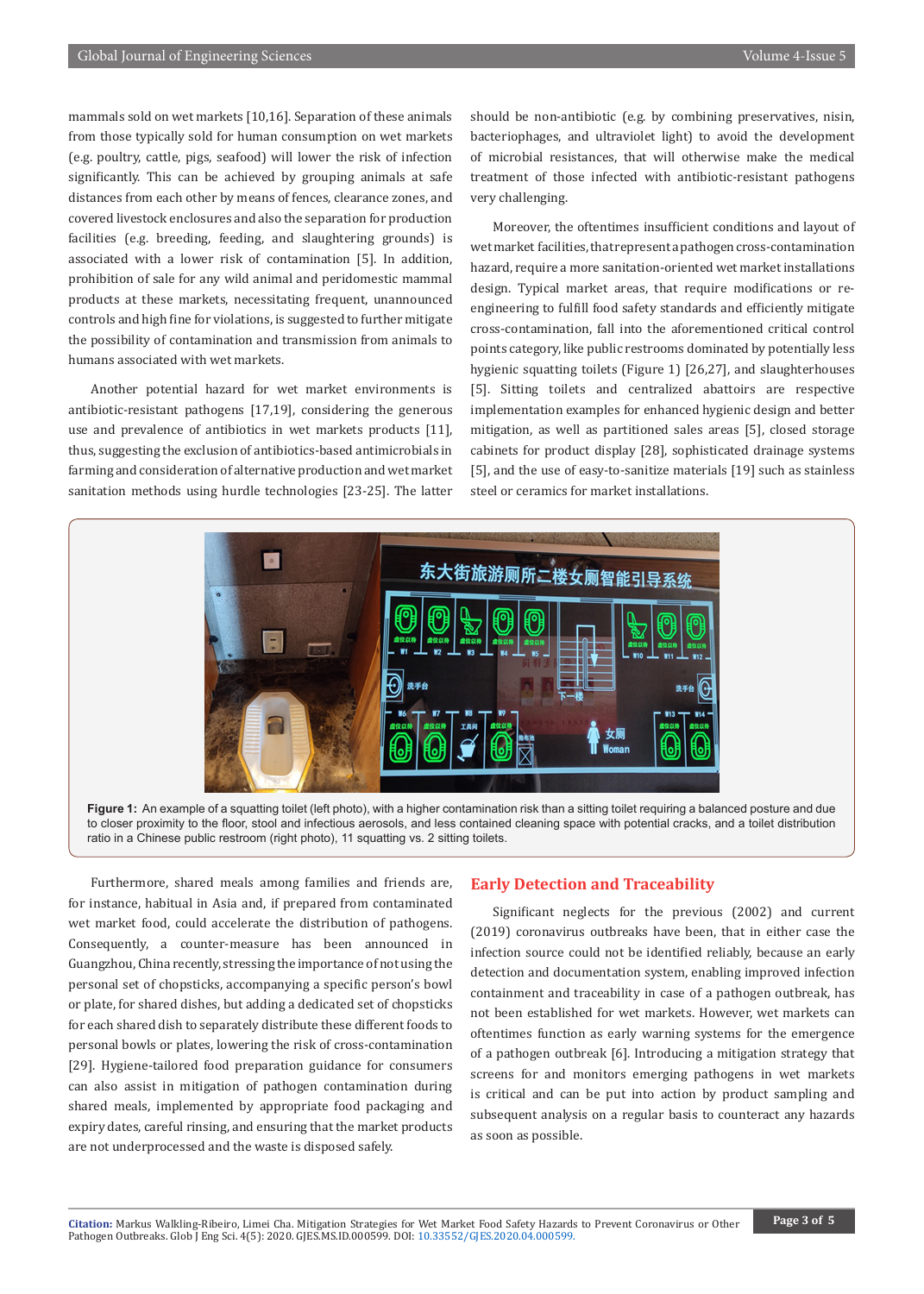Last but not least, it is noteworthy, that these mitigation strategies need to be adapted to the market size and visitor numbers, which is also recommended for merging or enlarged food production facilities, where the production capacity is oftentimes substantially scaled up, but the food safety management system is not [30].

# **Conclusion**

The mitigation strategies and examples for their implementation discussed in this review indicate, that the food safety hazards in wet markets can be prevented much more effectively than by following the current practice. By addressing the current shortcomings regarding food safety education, pathogen contamination and resistances, and devising a system for early detection and traceability wet markets can still be operated safely without the need for a ban. However, the character and atmosphere of wet markets upgraded with the proposed mitigation strategies will most certainly change, but the decline in market numbers may also be slowed and eventually halted by successful transformations. A new wet market tradition may have to be established, in which food safety takes priority, and this will also be reflected in more regulation and higher product prices as these changes need to be paid for.

#### **Acknowledgement**

The authors acknowledge funding for this work by the Guangdong Level-raising, Overall Development and Feature Strengthening Promotion Program for Higher Education.

## **Conflict of Interest**

No conflict of interest.

#### **References**

- 1. [WHO \(2020\) Coronavirus disease 2019 \(COVID-19\) Situation Report 39.](https://www.who.int/docs/default-source/coronaviruse/situation-reports/20200228-sitrep-39-covid-19.pdf?sfvrsn=aa1b80a7_2) [World Health Organization Situation Reports, pp. 1-7.](https://www.who.int/docs/default-source/coronaviruse/situation-reports/20200228-sitrep-39-covid-19.pdf?sfvrsn=aa1b80a7_2)
- 2. MacKenzie [D \(2020\) Covid-19: Why Won't the WHO officially declare a](https://www.newscientist.com/article/2235342-covid-19-why-wont-the-who-officially-declare-a-coronavirus-pandemic/) [coronavirus pandemic. New Sci.](https://www.newscientist.com/article/2235342-covid-19-why-wont-the-who-officially-declare-a-coronavirus-pandemic/)
- 3. [People's Daily Online \(2020\) 159 farmers markets in Nanjing resume](http://js.people.com.cn/GB/n2/2020/0131/c360302-33752935.html) [business. Yangzi Evening News.](http://js.people.com.cn/GB/n2/2020/0131/c360302-33752935.html)
- 4. [McNeil S, Wang PY, Kurtenbach E \(2020\) China imposes temporary ban](https://globalnews.ca/news/6465547/china-bans-wildlife-trade-coronavirus/) [on wildlife trade amid coronavirus outbreak. Global News.](https://globalnews.ca/news/6465547/china-bans-wildlife-trade-coronavirus/)
- 5. [Ho HF \(2014\) Wet Markets. In: Devine C, Dikeman M, Encyclopedia of](https://www.sciencedirect.com/science/article/pii/B9780123847317001811) Meat Sciences. 2[nd, Academic Press, London, UK, pp. 244-247](https://www.sciencedirect.com/science/article/pii/B9780123847317001811).
- 6. [Webster RG \(2004\) Wet markets-a continuing source of severe acute](https://www.ncbi.nlm.nih.gov/pubmed/14738798) [respiratory syndrome and influenza? Lancet 363\(9404\): 234-236.](https://www.ncbi.nlm.nih.gov/pubmed/14738798)
- 7. [Tsuchiya K, Hara H, Thaitakoo D \(2015\) Linking food sand land systems](https://www.semanticscholar.org/paper/Linking-food-and-land-systems-for-sustainable-in-Tsuchiya-Hara/750e10fe8176595eb4135ce05bfdba45904cc7e3) [for peri-urban agriculture in Bangkok Metropolitan area. Landsc Urban](https://www.semanticscholar.org/paper/Linking-food-and-land-systems-for-sustainable-in-Tsuchiya-Hara/750e10fe8176595eb4135ce05bfdba45904cc7e3) [Plan 143: 192-204.](https://www.semanticscholar.org/paper/Linking-food-and-land-systems-for-sustainable-in-Tsuchiya-Hara/750e10fe8176595eb4135ce05bfdba45904cc7e3)
- 8. [Sharif MSM, Nor NM, Zaharia MSM, Muhammad R \(2015\) Following](https://www.sciencedirect.com/science/article/pii/S1877042815000440) [mothers to the wet market: The significant benefits gain by young](https://www.sciencedirect.com/science/article/pii/S1877042815000440) [generations. Procedia Soc Behav Sci 170: 197-205.](https://www.sciencedirect.com/science/article/pii/S1877042815000440)
- 9. [Bhowmik S, Begum M, Hossain MA, Rahman M, Nowsad Alam, AKM](https://www.sciencedirect.com/science/article/pii/S1687428517300419) [\(2017\) Determination of formaldehyde in wet marketed fish by HPLC](https://www.sciencedirect.com/science/article/pii/S1687428517300419) [analysis: A negligible concern for fish and food safety in Bangladesh.](https://www.sciencedirect.com/science/article/pii/S1687428517300419) [Eqypt J Aquat Res 43\(3\): 245-248.](https://www.sciencedirect.com/science/article/pii/S1687428517300419)
- 10. [Tung KC, Hsiao FC, Wang KS, Yang CH, Lai CH \(2013\) Study of the](https://www.ncbi.nlm.nih.gov/pubmed/22516746)

[endoparasitic fauna of commensal rats and shrews caught caught in](https://www.ncbi.nlm.nih.gov/pubmed/22516746)  [traditional wet markets in Taichung city, Taiwan. J Microbiol Immunol](https://www.ncbi.nlm.nih.gov/pubmed/22516746)  [Infect 46\(2\): 85-88.](https://www.ncbi.nlm.nih.gov/pubmed/22516746)

- 11. [Nguyen TN, Nguyen TBV, Nguyen VC, Truong TQD, Tran TN, et al. \(2018\)](https://www.ncbi.nlm.nih.gov/pubmed/29275223)  [Antimicrobial residues and resistance against critically important](https://www.ncbi.nlm.nih.gov/pubmed/29275223)  [antimicrobials in non-typhoidal Salmonella from meat sold at wet](https://www.ncbi.nlm.nih.gov/pubmed/29275223)  [markets and supermarkets in Vietnam. Int J Food Microbiol 266: 301-](https://www.ncbi.nlm.nih.gov/pubmed/29275223) [309.](https://www.ncbi.nlm.nih.gov/pubmed/29275223)
- 12. [Chrun R, Hosotani Y, Kawasaki S, Inatsu Y \(2017\) Microbiological](https://www.ncbi.nlm.nih.gov/pubmed/28954962)  [hazard contamination in fermented vegetables sold in local markets in](https://www.ncbi.nlm.nih.gov/pubmed/28954962)  [Cambodia. Biocontrol Sci 22: 181-185.](https://www.ncbi.nlm.nih.gov/pubmed/28954962)
- 13. [Boseley S \(2020\) Calls for global ban on wild animal markets amid](https://www.theguardian.com/science/2020/jan/24/calls-for-global-ban-wild-animal-markets-amid-coronavirus-outbreak)  [coronavirus outbreak. The Guardian.](https://www.theguardian.com/science/2020/jan/24/calls-for-global-ban-wild-animal-markets-amid-coronavirus-outbreak)
- 14. [Walzer C, Kang A \(2020\) Abolish Asia's 'wet markets', where pandemics](https://www.wsj.com/articles/abolish-asias-wet-markets-where-pandemics-breed-11580168707)  [breed. Wall Street Journal.](https://www.wsj.com/articles/abolish-asias-wet-markets-where-pandemics-breed-11580168707)
- 15. [Guan W, Ni Z, Hu Y, Liang W, Ou C, et al. \(2020\) Clinical characteristics of](https://www.nejm.org/doi/full/10.1056/NEJMoa2002032)  [2019 novel coronavirus infection in China. N Engl J Med \(in press\).](https://www.nejm.org/doi/full/10.1056/NEJMoa2002032)
- 16. [Root JJ, Bosco Lauth AM, Bielefeldt Ohmann H, Bowen RA \(2016\)](https://www.sciencedirect.com/science/article/pii/S0042682216301027)  [Experimental infection of peridomestic mammals with emerging H7N9](https://www.sciencedirect.com/science/article/pii/S0042682216301027)  [\(A/Anhui/1/2013\) influenza A virus: Implications for biosecurity and](https://www.sciencedirect.com/science/article/pii/S0042682216301027)  [wet markets. Virol 487: 242-248.](https://www.sciencedirect.com/science/article/pii/S0042682216301027)
- 17. [Gao XL, Shao MF, Luo Y, Dong YF, Ouyang F, et al. \(2016\) Airborne](https://www.ncbi.nlm.nih.gov/pubmed/27503629)  [bacterial contaminations in typical Chinese wet market with live poultry](https://www.ncbi.nlm.nih.gov/pubmed/27503629)  [trade. Sci Total Environ 572: 681-687.](https://www.ncbi.nlm.nih.gov/pubmed/27503629)
- 18. [WHO \(2020\) Coronavirus disease 2019 \(COVID-19\) Situation Report 43.](https://www.who.int/docs/default-source/coronaviruse/situation-reports/20200303-sitrep-43-covid-19.pdf?sfvrsn=2c21c09c_2)  [World Health Organization Situation Reports, pp. 1-7.](https://www.who.int/docs/default-source/coronaviruse/situation-reports/20200303-sitrep-43-covid-19.pdf?sfvrsn=2c21c09c_2)
- 19. [Lo MY, Ngan WY, Tsun SM, Hsing HL, Lau KT, et al. \(2019\) A field study](https://www.ncbi.nlm.nih.gov/pmc/articles/PMC6861454/)  [into Hong Kong's wet markets: Raised questions into the hygienic](https://www.ncbi.nlm.nih.gov/pmc/articles/PMC6861454/)  [maintenance of meat contact surfaces and the dissemination of](https://www.ncbi.nlm.nih.gov/pmc/articles/PMC6861454/)  [microorganisms associated with nosocomial infections. Front Microbiol](https://www.ncbi.nlm.nih.gov/pmc/articles/PMC6861454/)  [10: 2618.](https://www.ncbi.nlm.nih.gov/pmc/articles/PMC6861454/)
- 20. [Hung NV, Tran TTH, Unger F, Sinh DX, Grace D \(2017\) Food safety in](https://www.ncbi.nlm.nih.gov/pubmed/28209208)  [Vietnam: where we are at and what we can learn from international](https://www.ncbi.nlm.nih.gov/pubmed/28209208)  [experiences. Infect Dis Poverty 6\(1\): 39.](https://www.ncbi.nlm.nih.gov/pubmed/28209208)
- 21. [Wu D, Lam TP, Chan HY, Lam KF, Zhou XD, et al. \(2019\) A mixed methods](https://www.ncbi.nlm.nih.gov/pubmed/31823757)  [study on toilet hygiene practices among Chinese in Hong Kong. BMC](https://www.ncbi.nlm.nih.gov/pubmed/31823757)  [Public Health 19\(1\): 1654.](https://www.ncbi.nlm.nih.gov/pubmed/31823757)
- 22. [Xu X, Chen P, Wang J, Feng J, Zhou H, et al. \(2020\) Evolution of the novel](https://link.springer.com/article/10.1007%2Fs11427-020-1637-5)  [coronavirus from the ongoing Wuhan outbreak and modeling of its spike](https://link.springer.com/article/10.1007%2Fs11427-020-1637-5)  [protein for risk of human transmission. Sci China Life Sci \(in press\).](https://link.springer.com/article/10.1007%2Fs11427-020-1637-5)
- 23. [Ahmadi H, Anany H, Walkling-Ribeiro M, Griffiths MW \(2015\) Biocontrol](https://link.springer.com/article/10.1007/s11947-015-1471-6)  [of Shigella flexneri in ground beef and Vibrio cholerae in seafood with](https://link.springer.com/article/10.1007/s11947-015-1471-6)  [bacteriophage-assisted high hydrostatic pressure \(HHP\) treatment.](https://link.springer.com/article/10.1007/s11947-015-1471-6)  [Food Bioprocess Technol 8: 1160-1167.](https://link.springer.com/article/10.1007/s11947-015-1471-6)
- 24. [Kim SH, Shahbaz HM, Park D, Chun S, Lee W, et al. \(2017\) A combined](https://www.sciencedirect.com/science/article/pii/S1466856416307500)  [treatment of UV-assisted TiO2 photocatalysis and high hydrostatic](https://www.sciencedirect.com/science/article/pii/S1466856416307500)  [pressure to inactivate internalized murine norovirus. Innov Food Sci](https://www.sciencedirect.com/science/article/pii/S1466856416307500)  [Emerg Technol 39: 188-196.](https://www.sciencedirect.com/science/article/pii/S1466856416307500)
- 25. [Sikin, AM, Walkling-Ribeiro M, Rizvi SSH \(2017\) Synergistic processing](https://link.springer.com/article/10.1007/s11947-017-1982-4 
)  [of skim milk with high pressure nitrous oxide, heat, nisin, and lysozyme](https://link.springer.com/article/10.1007/s11947-017-1982-4 
)  [to inactivate vegetative and spore-forming bacteria. Food Bioprocess](https://link.springer.com/article/10.1007/s11947-017-1982-4 
)  [Technol 10: 2132-2145.](https://link.springer.com/article/10.1007/s11947-017-1982-4 
)
- 26. [Afacan Y, Gurel MO \(2015\) Public toilets: an exploratory study on the](https://journals.sagepub.com/doi/10.1068/b130020p)  [demands, needs, and expectations in Turkey. Environ Plan B: Urban Anal](https://journals.sagepub.com/doi/10.1068/b130020p)  [City Sci 42: 242-262.](https://journals.sagepub.com/doi/10.1068/b130020p)
- 27. [China National Working Committee on Children and Women under State](http://www.nwccw.gov.cn/2017-05/26/content_158542.htm)  [Council \(2020\) Urban public toilet design standard/technical standard](http://www.nwccw.gov.cn/2017-05/26/content_158542.htm)[urban toilet.](http://www.nwccw.gov.cn/2017-05/26/content_158542.htm)
- 28. [People's Daily Online \(2020\) Hangzhou strengthens food safety](http://zj.people.com.cn/GB/n2/2020/0220/c186327-33811840.html)  [supervision. Hangzhou Daily.](http://zj.people.com.cn/GB/n2/2020/0220/c186327-33811840.html)
- 29. [Zeng F, He D, Zhao D \(2020\) Please spread public chopsticks at the table.](https://gzdaily.dayoo.com/pc/html/2020-02/25/content_127632_684119.htm)  [Guangzhou Daily.](https://gzdaily.dayoo.com/pc/html/2020-02/25/content_127632_684119.htm)